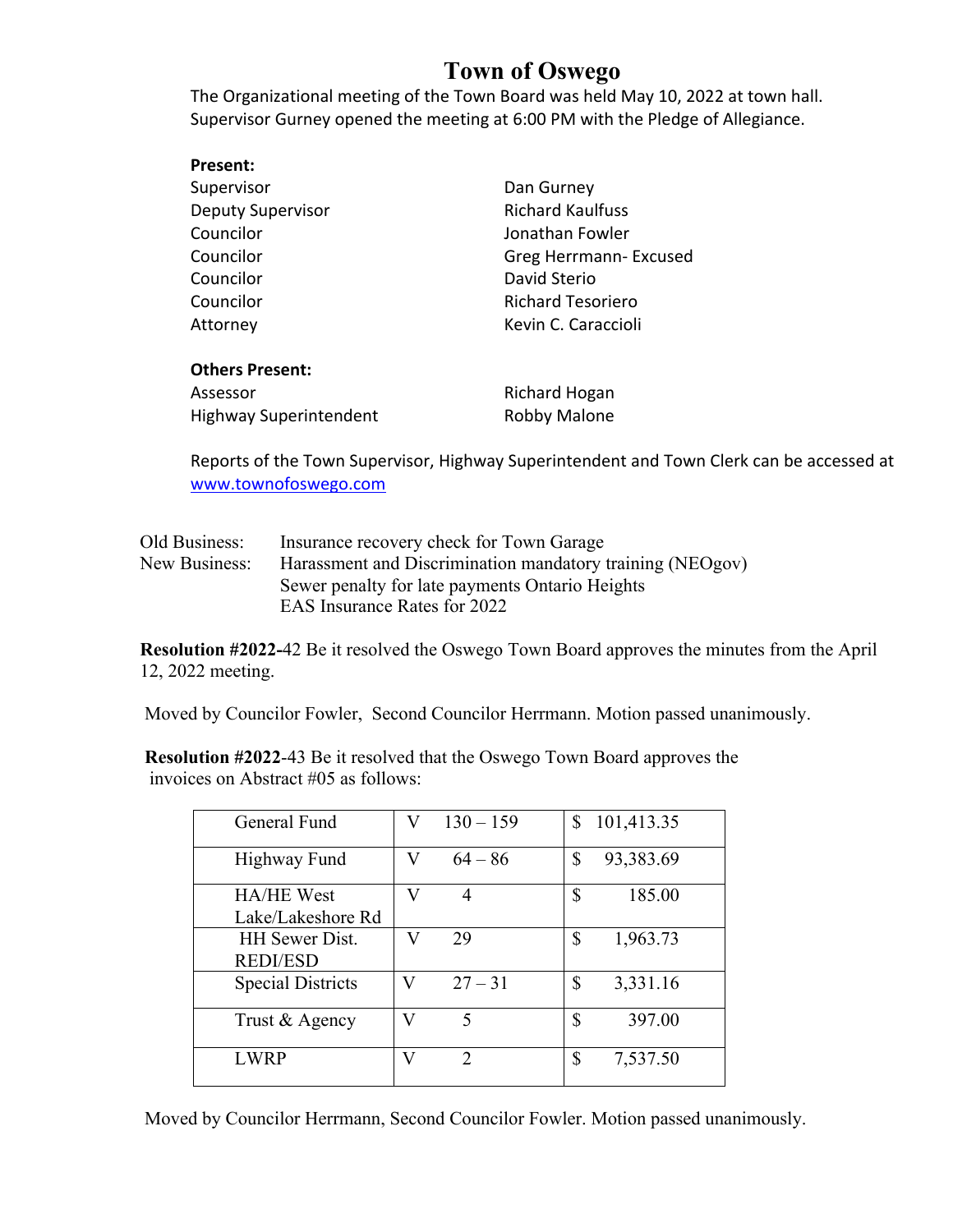**Resolution #2022 -44** Be it resolved that the Oswego Town Board approves the following 2022 Budget Modification:

|                                                           | From: A 4089 To receive Federal Aid - ARPA | \$17,252.75    |                |  |  |  |
|-----------------------------------------------------------|--------------------------------------------|----------------|----------------|--|--|--|
| To:                                                       | A 1620.41 OCWA Maintenance                 |                | \$17,252.75    |  |  |  |
| (Installation of additional Fire Hydrants on Cemetery Rd) |                                            |                |                |  |  |  |
|                                                           | From: A 203 Cash - Money Market            | \$17,252.75    |                |  |  |  |
| To:                                                       | $A$ 200 Cash – Checking                    |                | \$17,252.75    |  |  |  |
|                                                           |                                            |                |                |  |  |  |
|                                                           | From: A 688 ARPA Liability                 | \$17,252.75    |                |  |  |  |
|                                                           | To: A 4089 Federal Aid                     |                | \$17,252.75    |  |  |  |
|                                                           | From: Fund Balance                         | 1,603.00<br>S. |                |  |  |  |
| To:                                                       | SL1-5182.4 Street Lighting Contractual     |                | \$<br>1,603.00 |  |  |  |
|                                                           | (Installation of LED Lights)               |                |                |  |  |  |
|                                                           | From: Fund Balance                         | \$<br>874.00   |                |  |  |  |
| To:                                                       | SL2-5182.4 Street Lighting Contractual     |                | \$<br>874.00   |  |  |  |
|                                                           | (Installation of LED Lights)               |                |                |  |  |  |
|                                                           | From: A 1220.4 Supervisor Contractual      | \$12,000.00    |                |  |  |  |
| To:                                                       | A 1220.11 Supervisor - Adm. Assist.        |                | \$12,000.00    |  |  |  |
|                                                           | (Deputy Supervisor Salary)                 |                |                |  |  |  |

Moved by Councilor Tesoriero, Second Councilor Sterio. Motion passed unanimously.

**Resolution #2022-45** Be it resolved the Oswego Town Board tentatively accepts the Bid from Docteur Environmental for \$69,900 for the Highway Facility Fuel System. The Oswego Town Supervisor is hereby authorized to award the Bid to the lowest, responsive bidder following review of qualifications and requirements by BCA Engineers.

Moved by Councilor Tesoriero, Second Councilor Sterio. Motion does NOT pass. 5 Nays

**Resolution #2022-**46 B**e** it resolved that the Oswego Town Board does hereby authorize Town Supervisor to sign BCA Amendment to Owner-Engineer Agreement – Amendment No. 4 for Wetlant Mitigation for Lakeshore & West Lake Rd in the amount of \$37,000.

Moved by Supervisor Gurney, Second Councilor Tesoriero. Motion passed unanimously.

**Resolution #2022-47** B**e** it resolved that the Oswego Town Board does hereby approve the hiring of Matthew Fowler for Cemetery Laborer effective April 18, 2022.

Moved by Councilor Sterio, Second Councilor Herrmann. 4 Ayes, 1 Recusal (Fowler)

**Resolution #2022-48** B**e** it resolved that the Oswego Town Board does hereby authorize Town Supervisor to sign HVAC proposal from Hyde-Stone for \$22,098, to be paid for with ARPA funds.

Moved by councilor Fowler, Second Councilor Tesoriero. Motion passed unanimously.